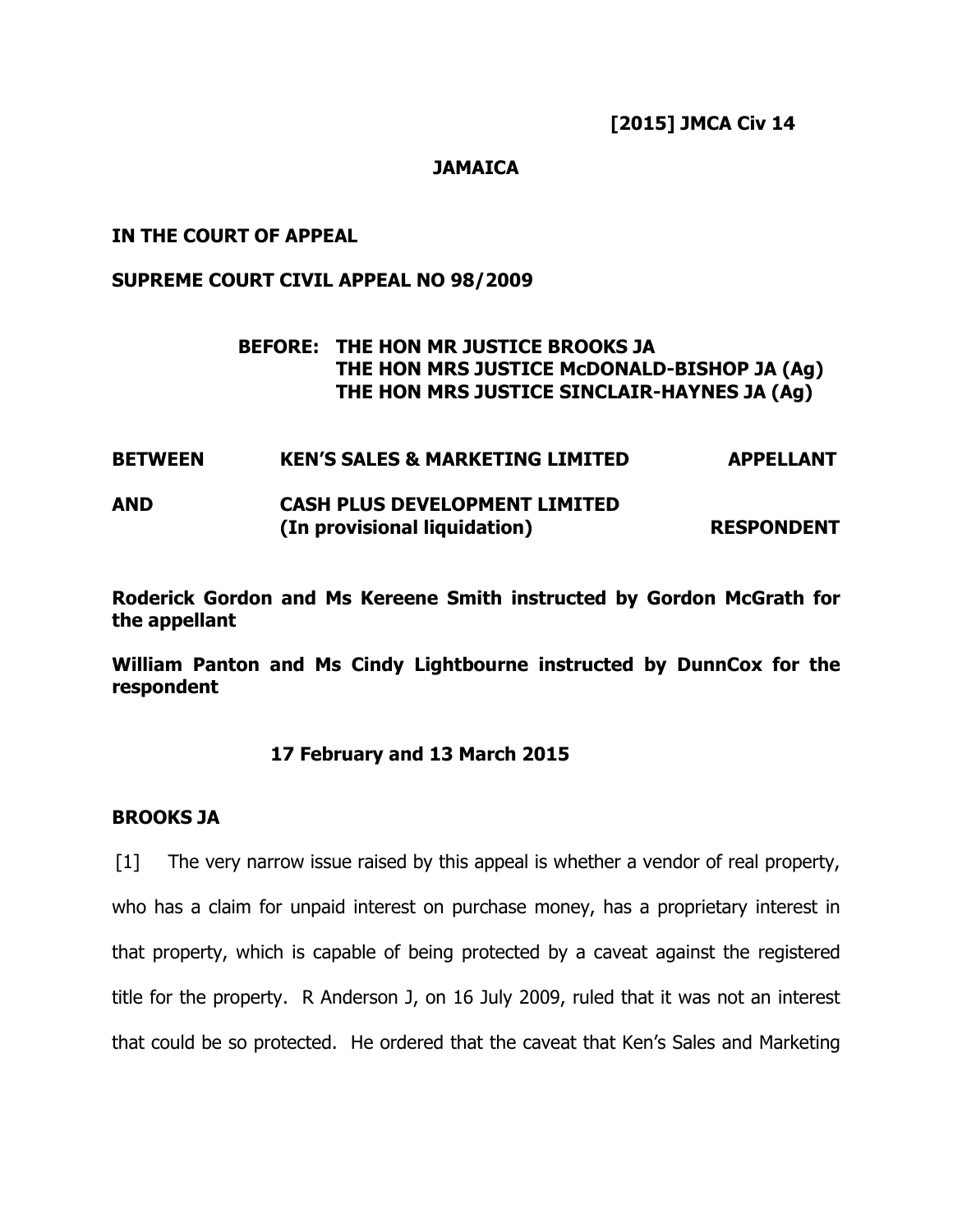Limited (Ken's Sales) had lodged in such circumstances, against Cash Plus Development Limited's (Cash Plus) certificate of title, should be discharged.

[2] Ken's Sales has appealed against that decision. Before assessing the issue in dispute, some background facts will allow a better understanding of the context.

#### **The context of the dispute**

[3] By an agreement for sale dated 25 August 2006, Ken's Sales agreed to sell and Cash Plus agreed to purchase two properties along Slipe Road in the parish of Saint Andrew. The properties were each comprised in registered titles. The total price agreed was \$105,000,000.00. Completion of the sale was stipulated to be on or before the expiry of 45 days of the execution of the agreement for sale. Cash Plus was put into possession upon execution of the document.

[4] Three aspects of the agreement for sale are particularly relevant. The first is a stipulation that Cash Plus would pay interest at the rate of 23% per annum on all monies that were not paid within the stipulated time, which had been made the essence of the contract. The second aspect is that Cash Plus agreed to pay a sum representing 3% of the purchase price to settle the commission that was due to the realtor that had brokered the deal. It is not contested that Ken's Sales was the party that was obliged to settle the realtor's commission. By that provision, Ken's Sales would have been recovering that sum from Cash Plus.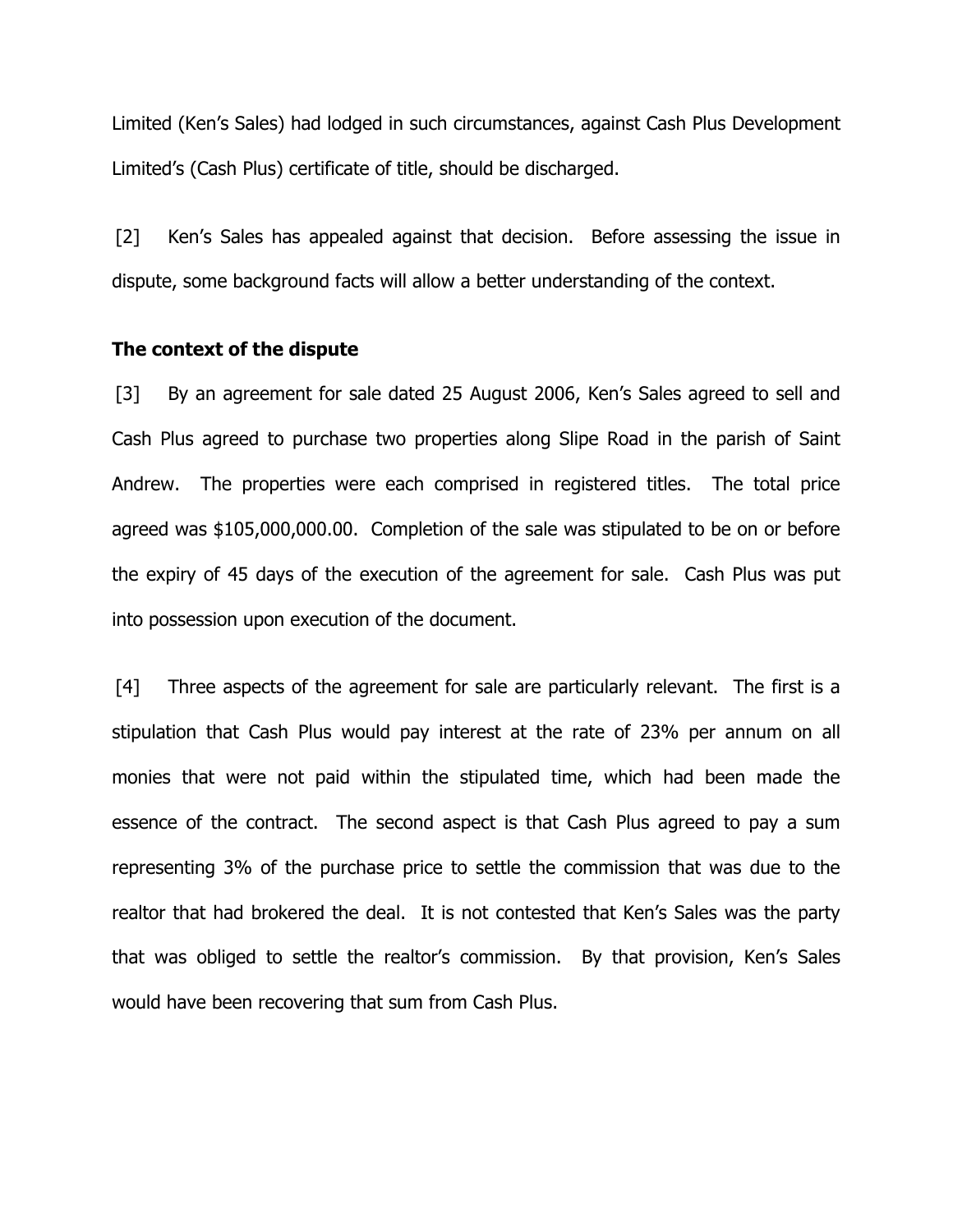[5] The third aspect is the clause dealing with completion of the agreement. Completion required payment of all monies payable by the purchaser. The provision is quoted below:

> "Completion shall be on/or before FORTY-FIVE (45) days after the signing of this Agreement for sale **on payment of all moneys payable by the Purchaser** hereunder in exchange for the duplicate Certificate of Title for the properties duly registered in the name of the purchaser." (Emphasis supplied)

[6] The payment of the sale price required Cash Plus to obtain mortgages, including a vendor's mortgage for three months. Those aspects were eventually settled, after some delay. The delay meant that interest accrued during that time. The interest that became due on the vendor's mortgage was paid, and on 27 April 2007, after a delay of several months, the outstanding purchase money was completely paid. Subsequent to the payment, the instruments of transfer in respect of the properties were delivered to Cash Plus' attorneys-at-law and Cash Plus was eventually registered on both of the certificates of title, as the proprietor thereof. The delivery was not accompanied by any waiver of Ken's Sales' right to the interest that had accrued during the delay.

[7] That interest became the first of two outstanding issues between the parties. It amounted, on Ken's Sales' calculation, to \$5,976,849.20, being interest at 23% per annum on \$50,000,000.00. The second issue was the fact that Cash Plus had also failed to pay the sum due for the commission. It amounted to \$3,150,000.00.

[8] Payment of those outstanding sums was to prove problematic. Cash Plus fell into financial difficulty and was placed into receivership on 31 March 2008. Ken's Sales,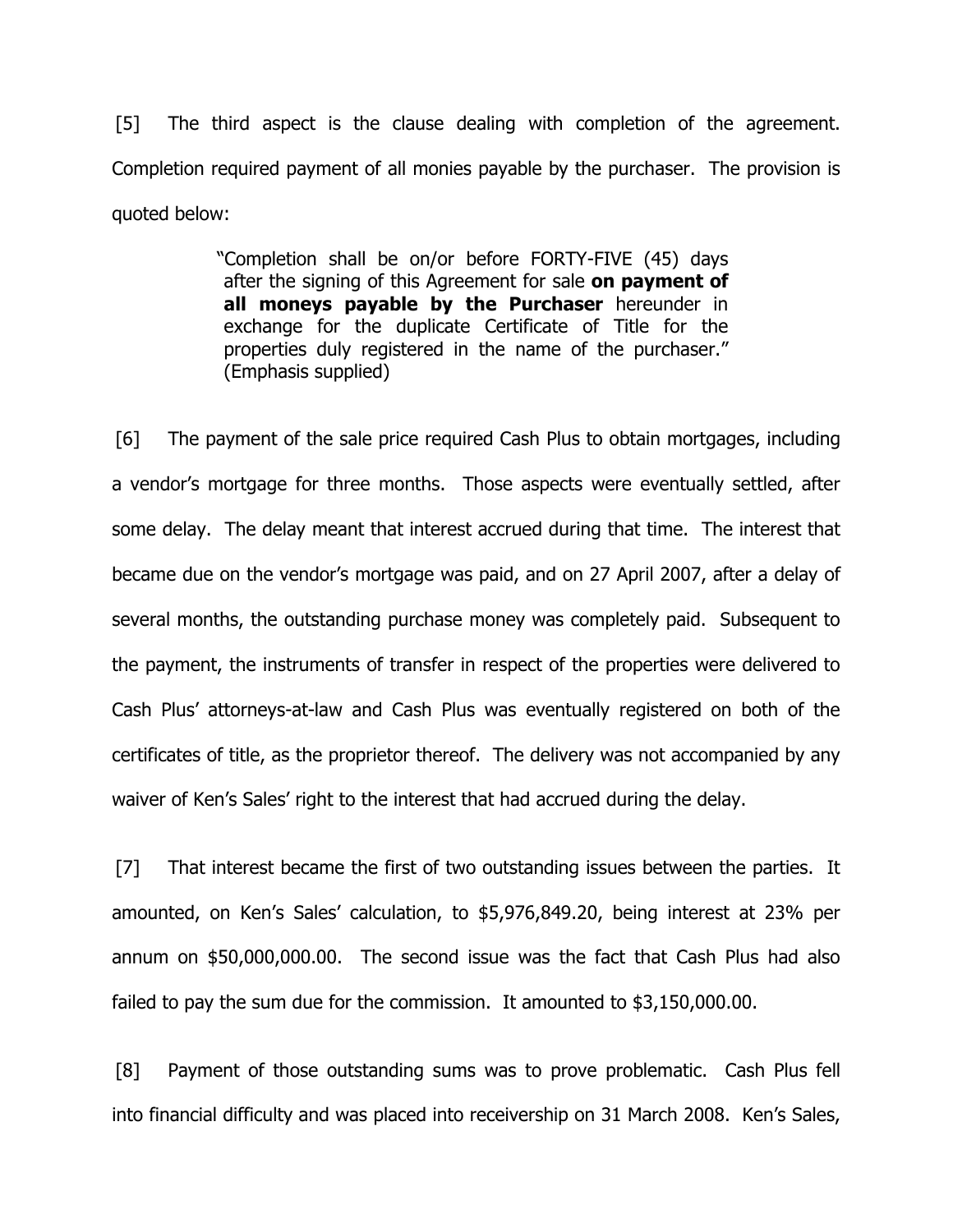in an effort to protect its claim to the sums due to it, lodged a caveat on 18 April 2008, against both certificates of title. The interest that it sought to protect by virtue of the caveat was stated in the document:

> "Interest amounting to \$5,976,849.20 is owed on the purchase price by virtue of an Agreement for Sale dated the 25<sup>th</sup> day of August..."

[9] On 27 November 2008, the Supreme Court, as part of Cash Plus' liquidation process, ordered the properties sold. The provisional liquidator entered into a contract to sell them and the caveat surfaced as an impediment to the sale. The provisional liquidator then filed a fixed date claim asking that the caveats be ordered discharged. It is that claim upon which Anderson J ruled.

[10] After Ken's Sales filed its appeal, Morrison JA, by and with the consent of the parties, on 11 August 2009, made an order authorising the sale of the properties, and reserving the sum of \$15,000,000.00 from the sale proceeds, pending the resolution of the appeal. If Ken's Sales succeeds on the appeal it will have access to these funds. If it fails, the monies will become part of the assets to which Cash Plus' creditors, including Ken's Sales, will look for compensation. Ken's Sales will have to prove its debt against Cash Plus in the course of the liquidation process, which is still ongoing for Cash Plus.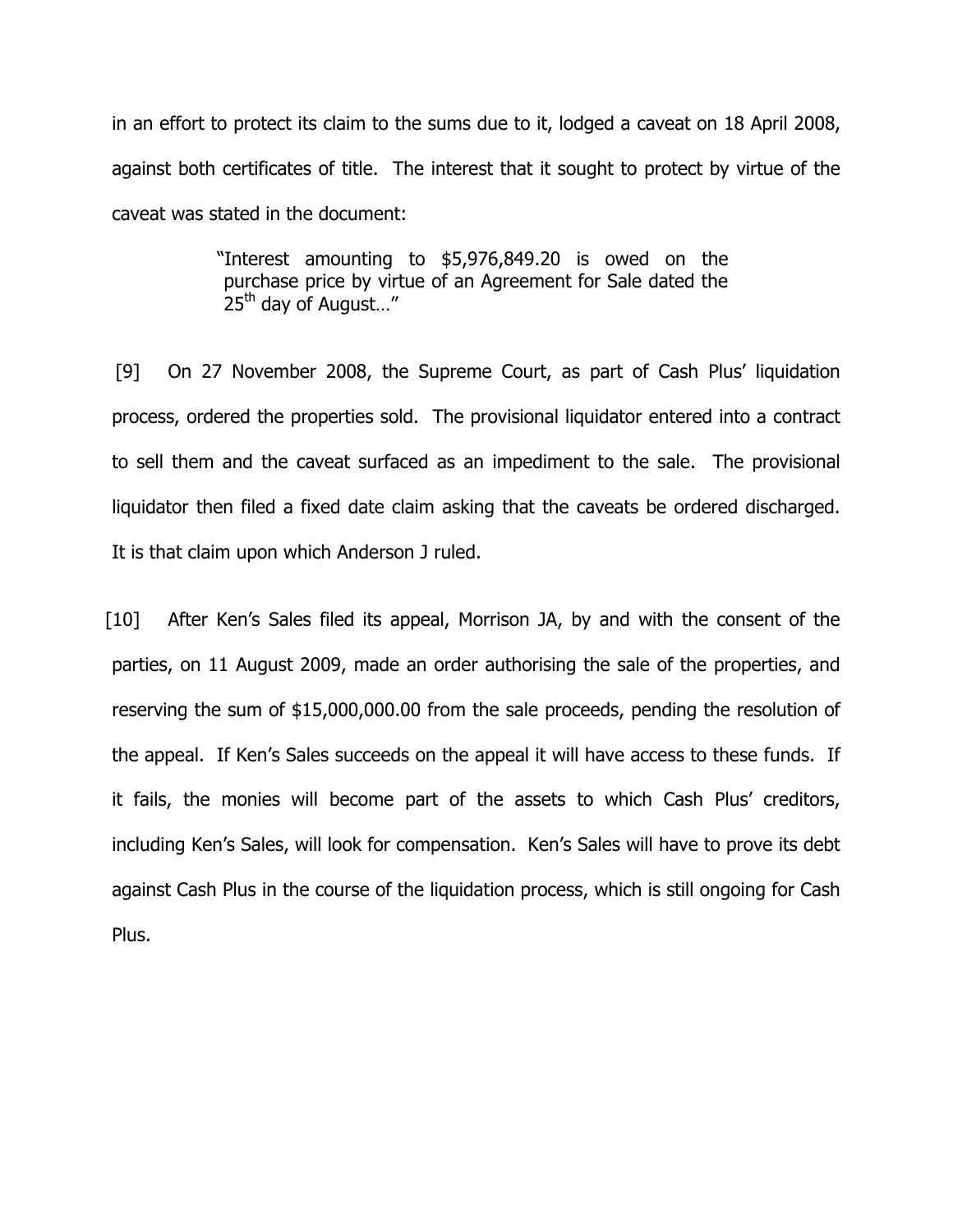# **The grounds of appeal**

[11] Despite the narrow issue identified above, counsel for Ken's Sales filed eight grounds of appeal. They are set out below for completeness but shall not be individually assessed.

- "(1) The Learned Judge erred in finding that interest on unpaid purchase price represented damages arising from a breach of contract rather than part of purchase price.
- (2) The Learned Judge erred in finding that unpaid interest payable under the agreement for sale gives rise to a claim for damages in breach of contract and does not provide the Defendant/Appellant (the Vendor) with an interest within the meaning of Section 139 of the [Registration of Titles] Act.
- (3) The learned Judge erred in finding that interest due and payable under the terms and conditions of an agreement for sale of land did not give rise to a Vendor's lien or create an interest within the meaning of Section 139 of the Registration of Titles Act but only gave rise to a claim for damages for breach of contract.
- (4) The Learned Judge erred in finding that unpaid interest on unpaid purchase price was not a part of the purchase price of land and further erred when he found that there was no Vendor's lien for same or for the realtor's commission.
- (5) The Learned Judge erred when he found that the claimant/respondent (the purchaser) had paid a sum of \$267,000.00 in interest on the claimant/respondent's calculation of that which was owed creating a misunderstanding of the issues as that sum related to a previous period under the Agreement for Sale and not the period out of which these proceedings rise.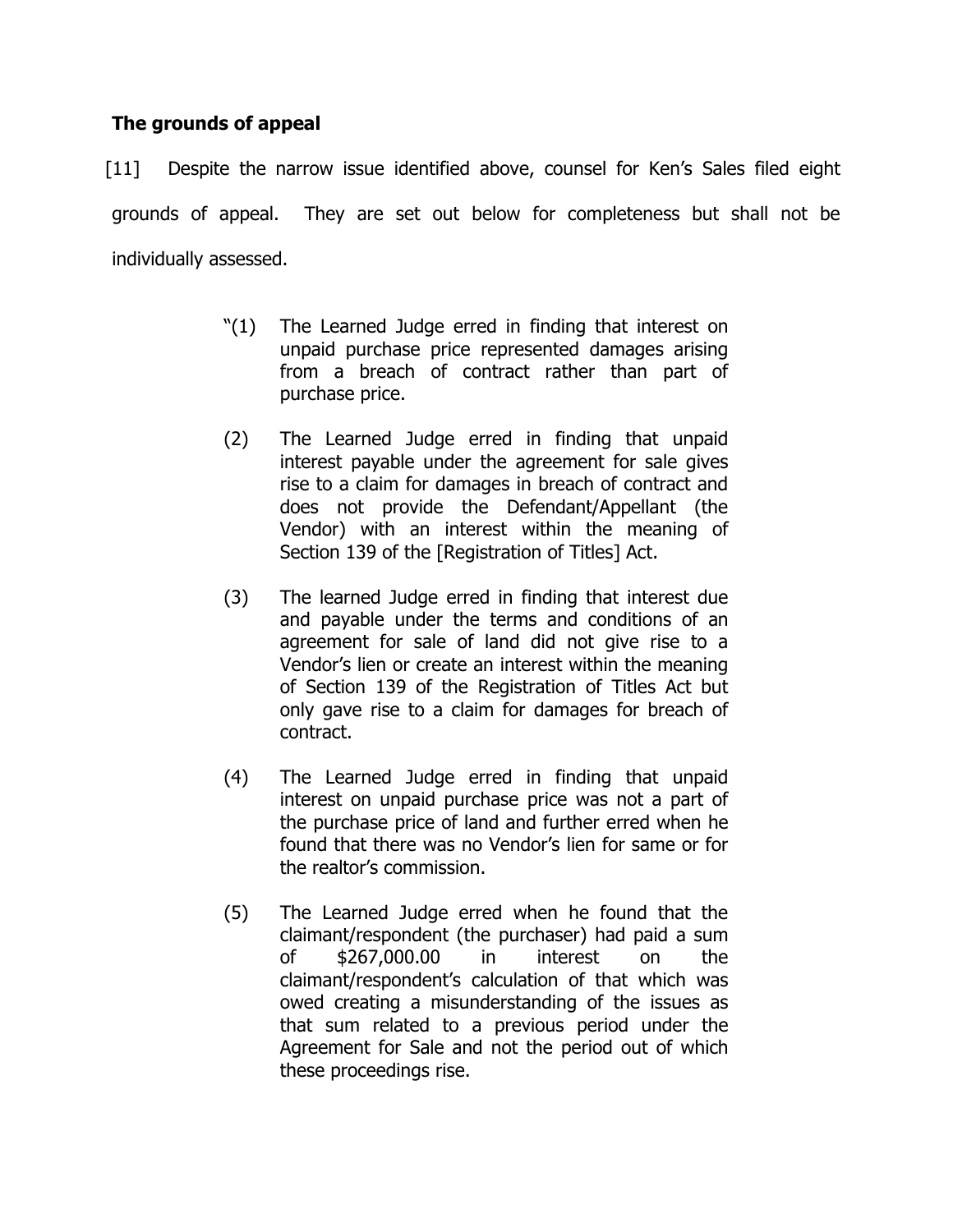- (6) That consequent on the Learned Judge erroneously finding that the sum of \$267,000.00 was paid an the calculation of the claimant/respondent the Learned Judge further compounded his error in finding that what is owed in interest is the proper subject of the determination of the liquidator.
- (7) The Learned Judge erred in finding that the Defendant/Appellant (the Vendor) did not have an equitable interest in the said lands which gave rise to the entitlement to lodge a caveat pursuant to Section 139 of the Registration of Titles Act.
- (8) The Learned Judge erred in ordering that the Defendant be restrained from further proceedings in the action against the Claimant."

# **The submissions**

[12] Mr Gordon, for Ken's Sales, relied heavily on the principle that a vendor's lien arises from operation of law. He contended that any sum payable, under the terms of the agreement for sale, constituted "purchase money" for the purposes of creating a lien. He relied heavily on a number of older cases for the proposition that the interest and the commission, being payable under the contract, were capable of creating a lien and therefore an interest which was capable of being protected by a caveat.

[13] Mr Panton, on behalf of Cash Plus' provisional liquidator, submitted that the claims by Ken's Sales do not amount to an interest in land that is capable of being protected by caveat. Learned counsel argued that the burden was on Ken's Sales to prove that it had an interest of a proprietary nature. He submitted that it had failed to do so and that the learned judge was entitled to conclude, on the evidence, that Ken's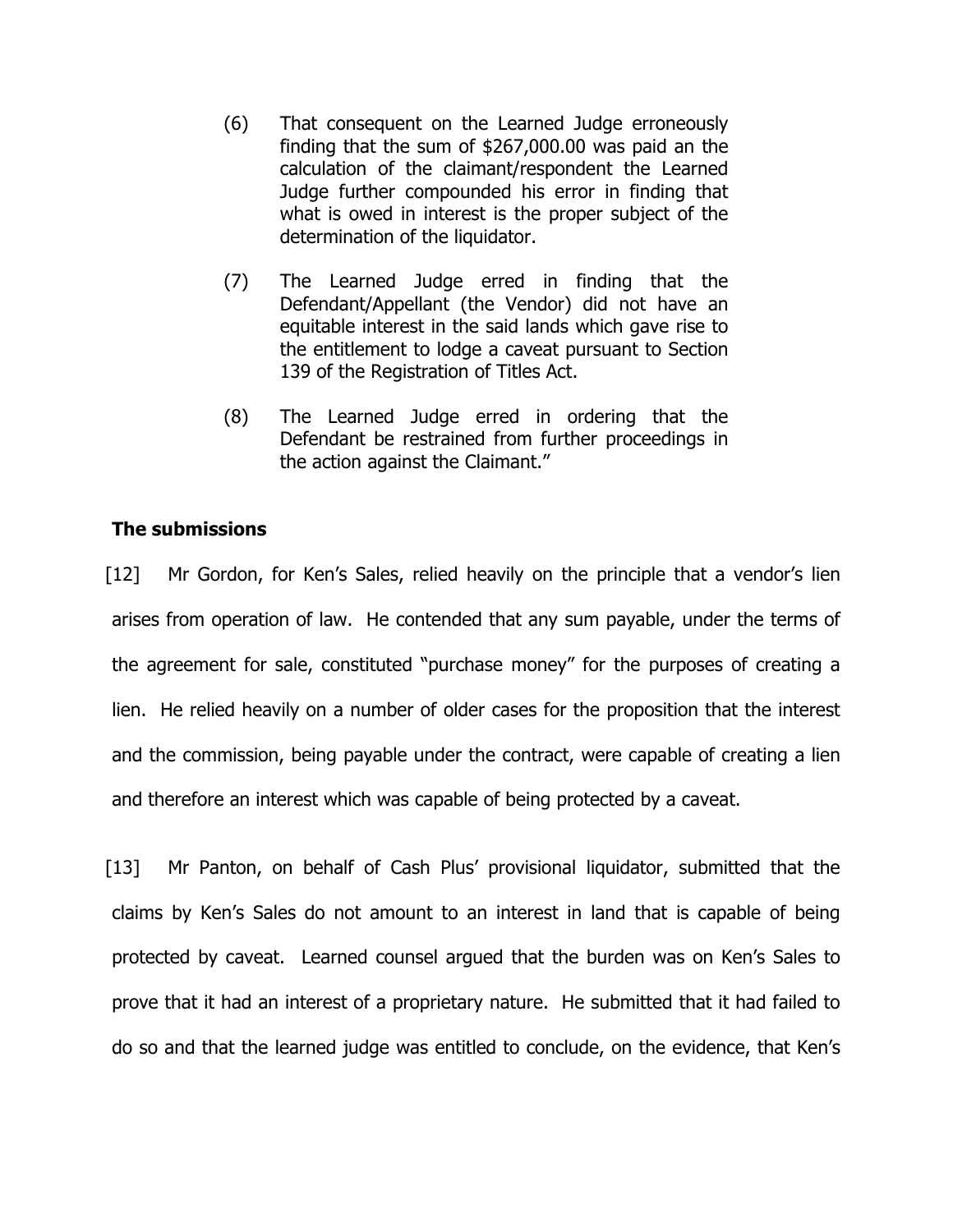Sales did not have an equitable interest in land. His submissions may be summarised, hopefully without injustice to them, as follows:

- a. The agreement for sale does not state that interest on the purchase price would form part of the purchase price.
- b. A caveatable interest arises out of an equitable interest in land, not out of a relationship with the registered proprietor.
- c. Ken's Sales' caveat does not allege that a part of the purchase price is outstanding; it only speaks to interest and commission.
- d. The interest claimed on the purchase money does not amount to a proprietary interest in land. Ken's Sales only has a remedy in damages for breach of contract and must seek its remedy through the liquidator.
- e. The provision for payment of a collateral sum, such as the amount claimed for the realtor's commission, cannot constitute purchase money for the purpose of creating a lien.

[14] The authorities cited by both counsel were of much assistance in the analysis of the appeal. The court is also grateful for the careful submissions of learned counsel.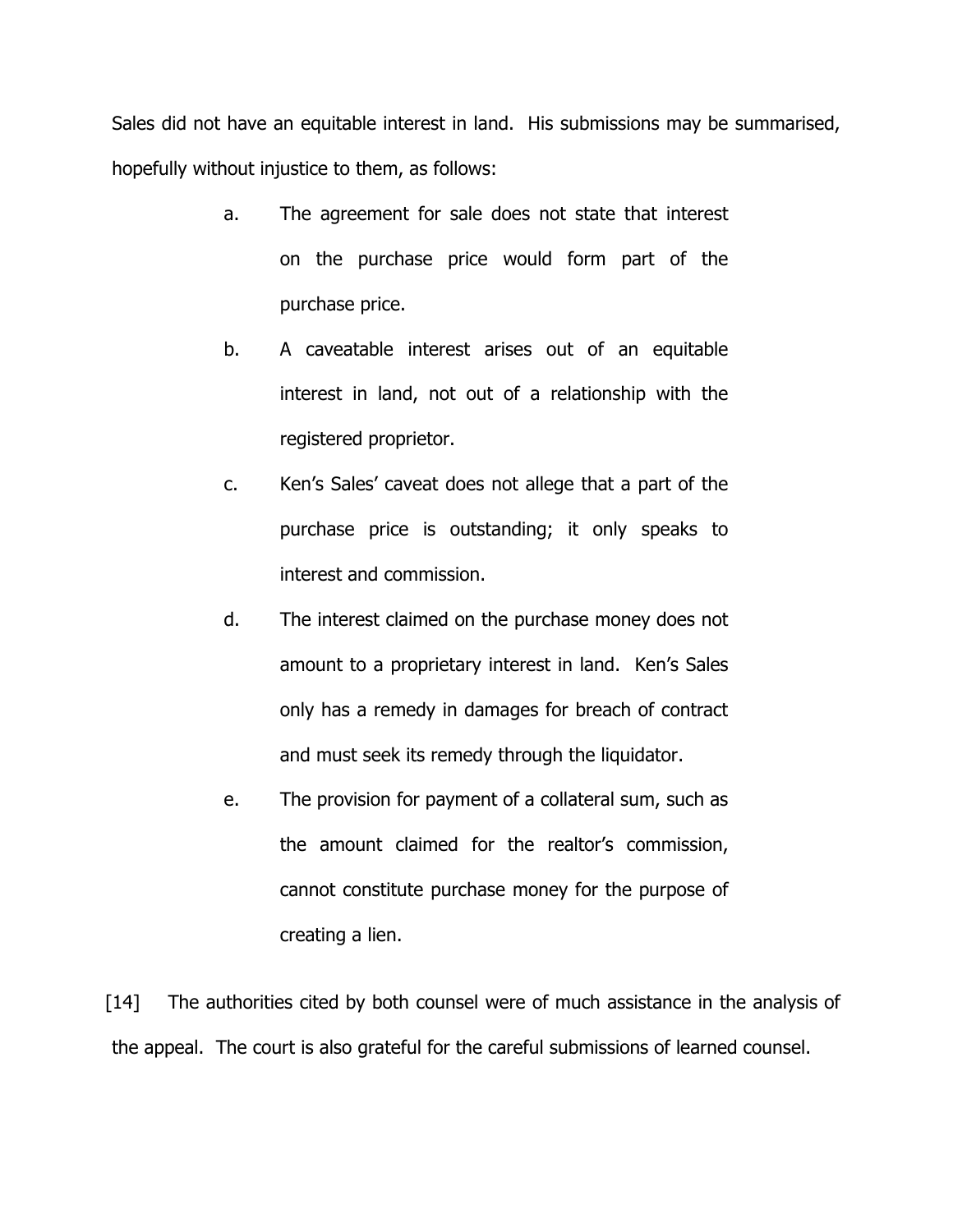#### **The law regarding vendor's liens**

[15] It is not completely surprising that learned counsel were not able to unearth any recent case dealing with this particular scenario. Conveyancers acting for vendors rarely part with instruments of transfer unless the purchase money has been paid, or a reliable undertaking is in place for its payment. That this case is unusual does not necessarily mean that negligence was involved. In the absence of directly relevant authorities, the resolution of the issue will have to be achieved by extrapolation from the established principles concerning the sale of land and the role of vendor's liens in such transactions.

[16] The first basic principle in this context is that, generally speaking, upon entering into an agreement for sale and purchase of an interest in real property, the purchaser becomes the beneficial or equitable owner of that interest. The vendor, upon execution of the contract, although remaining the owner at law, and, in the case of registered land, the registered proprietor, becomes a qualified trustee for the purchaser. The relationship between the parties is not, however, precisely that of trustee and beneficiary. The vendor has a right to possession of the property, the right to take rent and profits until the date of completion, and a lien on the property until the purchase money is fully paid. The position of the vendor in the contract of sale was explained by James LJ in **Rayner v Preston** (1881) 18 Ch D 1 at page 13:

> "I agree that it is not accurate to call the relation between the vendor and purchaser of an estate under a contract while the contract is *in fieri* the relation of trustee and *cestui* que trust. But that is because it is uncertain whether the contract will or will not be performed, and the character in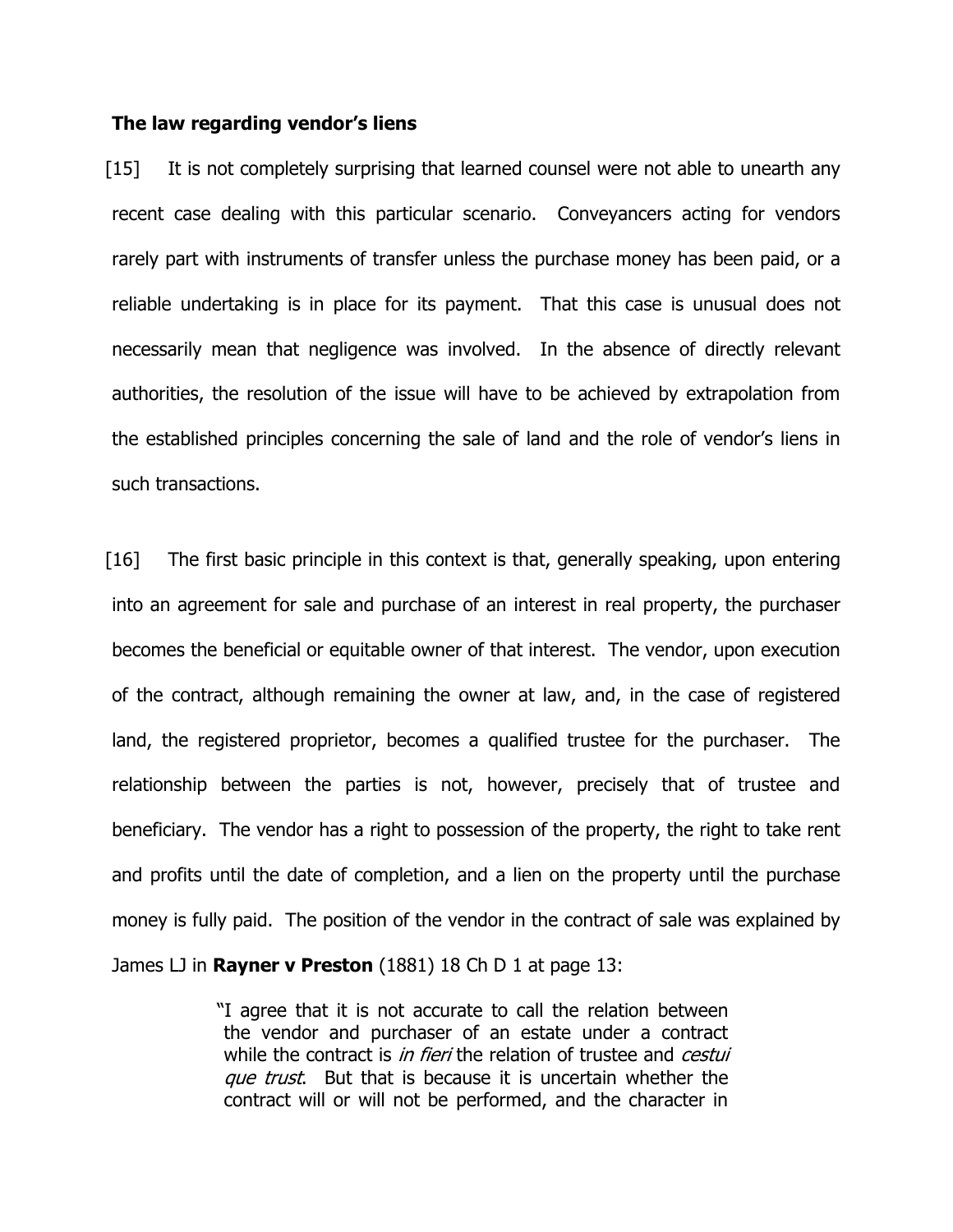which the parties stand to one another remains in suspense as long as the contract is *in fieri*. But when the contract is performed by actual conveyance…then that completion relates back to the contract, and it is thereby ascertained that the relation was throughout that of trustee and *cestui* que trust."

[17] The vendor's concern, upon execution of the contract, is in obtaining the purchase money. He immediately acquires, upon execution, a lien on the property in order to secure his right to that money. That principle was explained by Sir George

Jessel MR in **Lysaght v Edwards** (1876) 2 Ch D 499. He said at page 506:

"...the moment you have a valid contract for sale the vendor becomes in equity a trustee for the purchaser of the estate sold, and the beneficial ownership passes to the purchaser, the vendor having a right to the purchase-money, **a charge or lien on the estate for the security of that purchase-money, and a right to retain possession of the estate until the purchase-money is paid**, in the absence of express contract as to the time of delivering possession. In other words, the position of the vendor is something between what has been called a naked or bare trustee, or a mere trustee (that is, a person without a beneficial interest), and a mortgagee who is not, in equity (any more than a vendor), the owner of the estate, but is, in certain events, entitled to what the unpaid vendor is, viz., possession of the estate and a charge upon the estate for his purchase-money." (Emphasis supplied)

[18] The principles stated above were accepted by both sides to the present dispute.

The principles that Cash Plus disputes, now follow.

[19] There is authority for the principle that a vendor's lien is activated not only by the outstanding principal money, but also the interest that accrues thereon. That has been accepted to be the effect of the decision in **Rose v Watson** (1864) 10 HLC 672;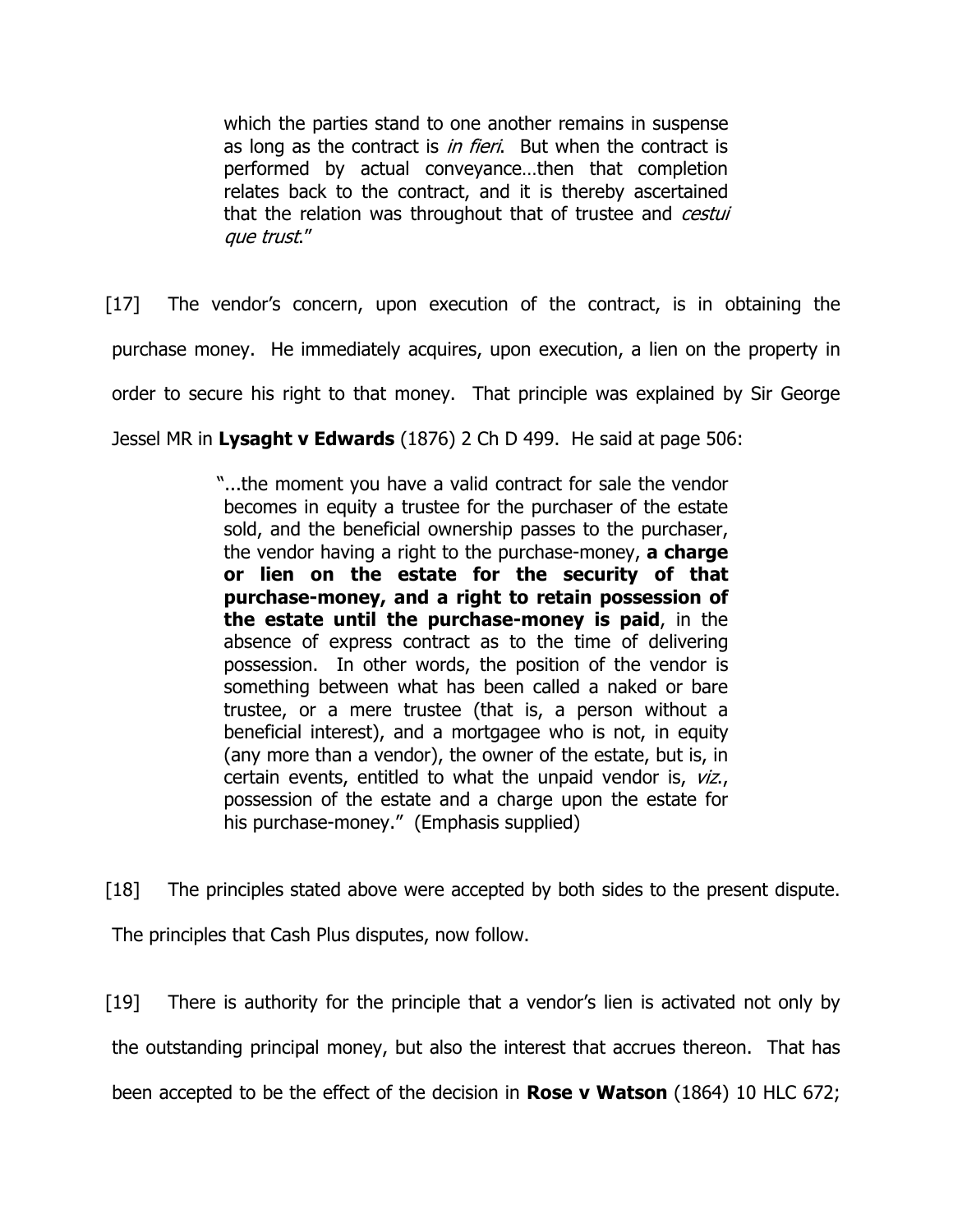11 ER 1187. In that case, a purchaser had paid part of the purchase money under a contract for sale. He then, justifiably, declined to complete. It was held that he was entitled, so far as the payments had extended, to claim a lien on the estate for the amounts and to enforce that claim even against assignees of the vendor. Lord Westbury LC, with whom the rest of the House agreed, dismissed the contention that the lien could not include a claim for interest. He said at page 682:

> "…But, my Lords, interest is given in respect of principal money when that principal money becomes a lien upon the estate; and, therefore, it is the same question repeated again in a different form. **If the payment of the interest be a payment of money in performance of the contract, in obedience to the terms of the contract, and which the Respondent was not only left at liberty to pay in the manner in which he did pay it, but which in truth he was compelled to pay under the contract, with which the present Appellants did not choose to interfere, then that money so paid in conformity with the terms of the contract was part of the purchase-money under the contract.** It was money advanced upon the faith that the land, the subject of the contract, would become the property of the Respondent; and being so paid as part of the purchase-money under the contract, and being paid in advance, on the faith of the vendor's performance of the contract, **I think that your Lordships will have little difficulty in coming to the conclusion that those sums of money thus paid formed principal sums, in respect of which there became a lien from the time of the payment of them;** in consequence of the subsequent failure of the vendor to perform the contract, and becoming such lien, they bore fruit consequently—that is to say, **they entitled the person who is possessed of that lien to claim interest in respect of them.**" (Emphasis supplied)

The portions of that extract that have been emphasised suggest that any payments

required to be made under the contract became "part of the purchase money under the

contract".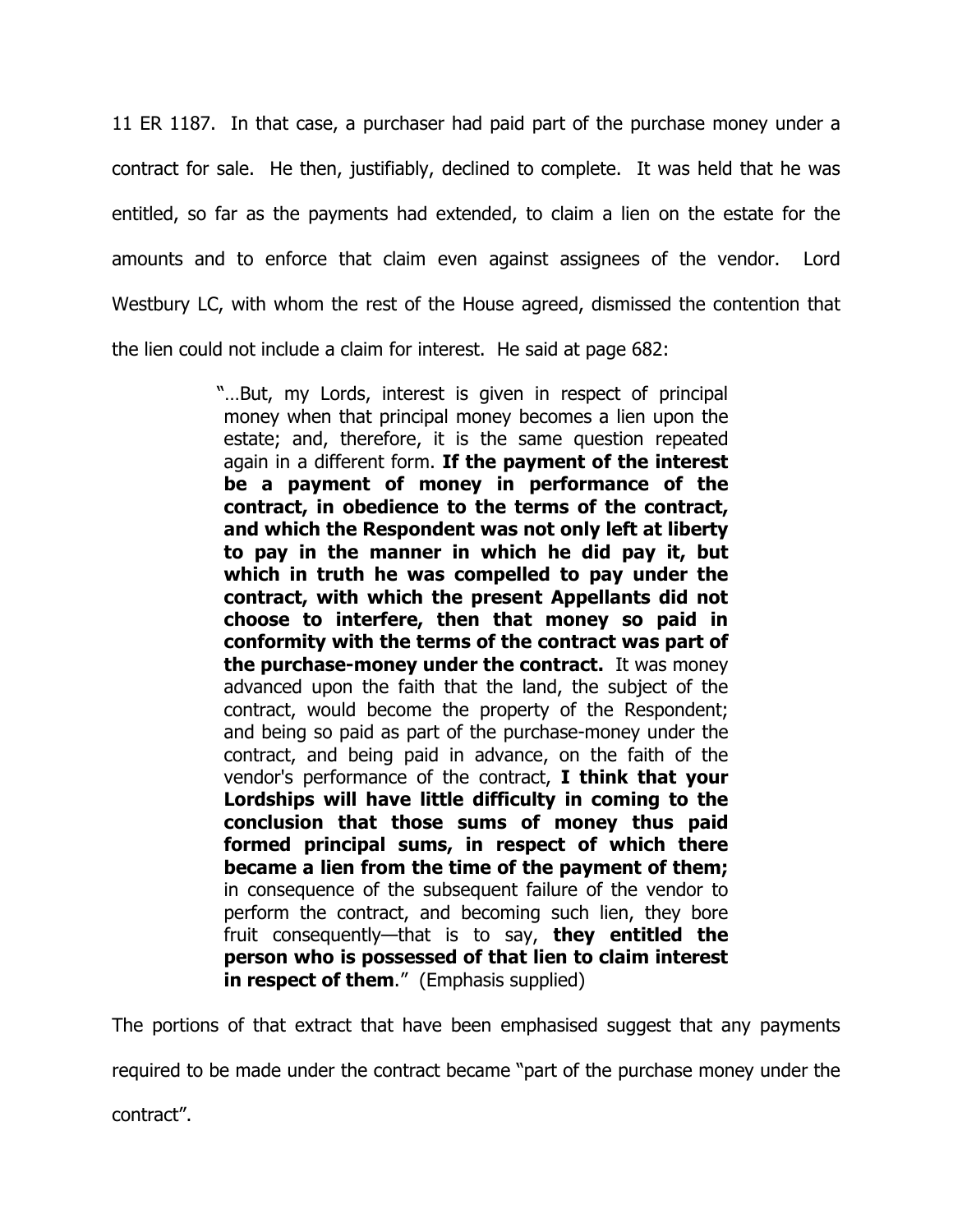[20] Although that was a case of a purchaser claiming a lien, it is beyond doubt, from the learned Law Lord's reasoning, that the principle would also apply to a vendor's lien. The principle was applied in **In re Stucley, Stucley v Kekewich** [1906] 1 Ch 67. In that case an unpaid vendor of personal property was held to have a lien against the property sold. Their Lordships in the Court of Appeal were firmly of the view that a vendor's lien for unpaid purchase money in real property matters extended to personal property. They also endorsed the principle laid down in **Rose v Watson** that the lien incorporated the interest that had accrued on the unpaid purchase price:

> "...the case of **Rose v Watson** shews that the lien extends not only to principal money, **but also to interest from the time that the equitable lien comes into existence**; and **Munns v Isle of Wight Ry Co** [(1870) LR 5 Ch 414] shews that **the right which the owner of an express charge possesses to have the charge raised by a sale or mortgage of the property charged extends to a lien arising under general principles of equity, such as a vendor's lien**." (Emphasis supplied)

[21] The next basic principle applicable to this case is that an unpaid vendor may exercise his lien by way of sale of the subject property. As mentioned in the extract from **In re Stucley** above, **Munns v Isle of Wight Railway Company** is authority for the wide powers that a court may exercise in favour of an unpaid vendor seeking to satisfy his lien.

[22] That a lien is an interest in the affected property, is recognised in **Lysaght v Edwards** where Sir George Jessel MR, in the extract cited above, described the unpaid vendor as having "a charge or lien on the estate for the security of that purchase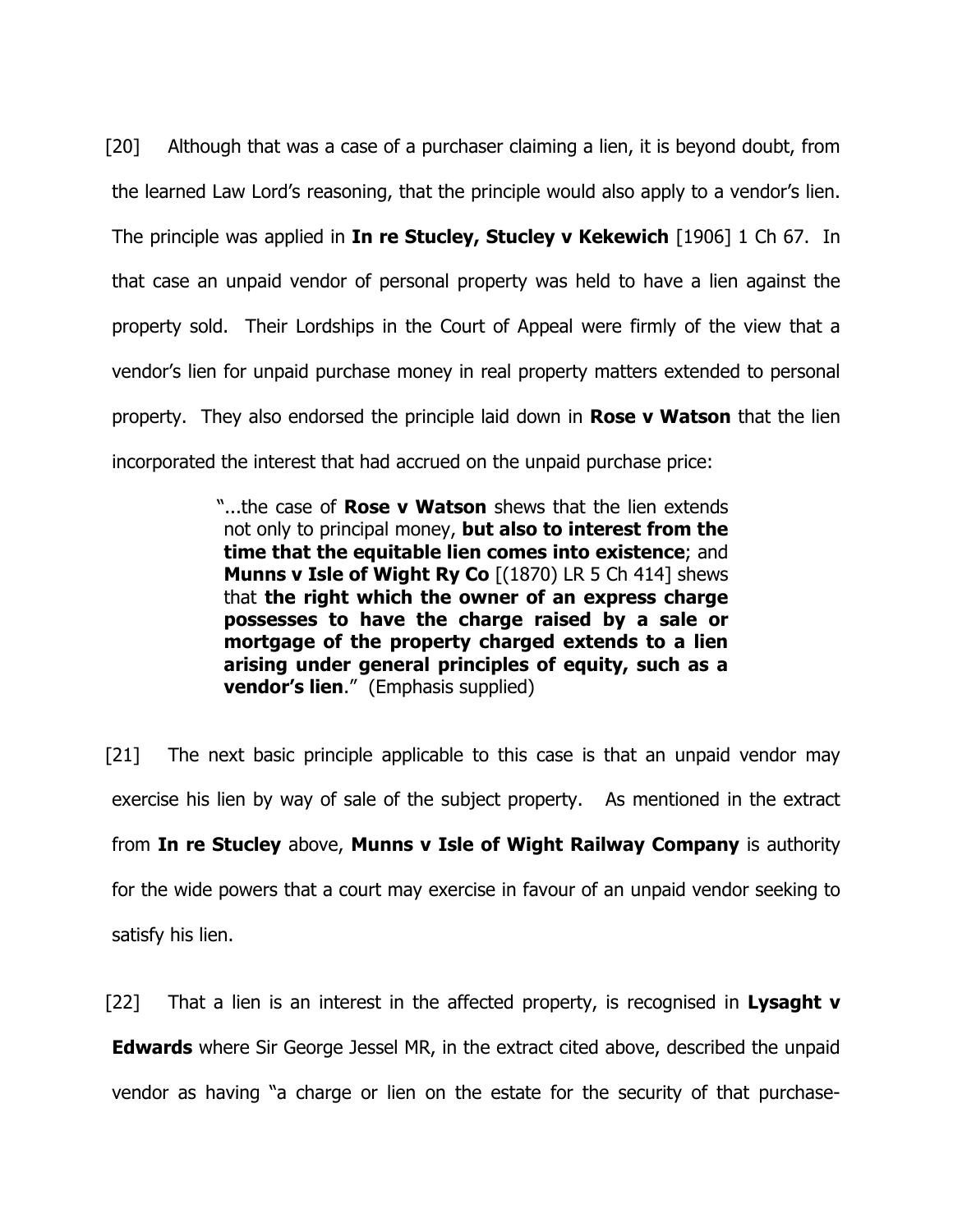money". The point was also recognised, although in a context which demonstrated the prejudices of the day, in **Mackreth v Symmons** (1808) 15 Ves Jun 329; 33 ER 778.

Eldon LC at page 781 of the latter report said:

"There is also another case...shewing the opinion of Lord Hardwicke, that the lien prevails: **Harrison v Southcote** (2 Ves 389; see 393): the case of a Papist vendor; for whom, Lord Hardwicke says, the lien would not be raised; as that would be giving an interest in land to a Papist: the speciality of that proving, that the lien prevails in general cases."

A hundred years later, Cozens-Hardy LJ, in **In re Stucley**, at page 83, made it clear

that the principle was still valid. He said:

"...Now, it is quite settled that a vendor's lien is not a mere personal equity, and that **it really creates a charge upon and an interest in the property sold**, in the same manner as if that charge had been created by writing...." (Emphasis supplied)

[23] The principles set out in the above analysis have been accepted to be applicable to land brought under the Torrens system of land registration. In **Wossildo v Catt and anor** (1934) 52 CLR 301, the High Court of Australia cited the principle with reference to registered land. Rich J, at page 307 of the report, cited, with approval, the reasoning of Issacs J, as he then was, in **Davis v Littlejohn** (1923) 34 CLR 174 at page 185:

> '"**The prima facie right of an unpaid vendor of land to an equitable lien upon it for the amount of his unpaid purchase money is too well established to be disputed**. The right arises whenever there is a valid contract of sale and the time for completing that contract has arrived and the purchase money is not duly paid.' That is a clear statement of the rule." (Emphasis supplied)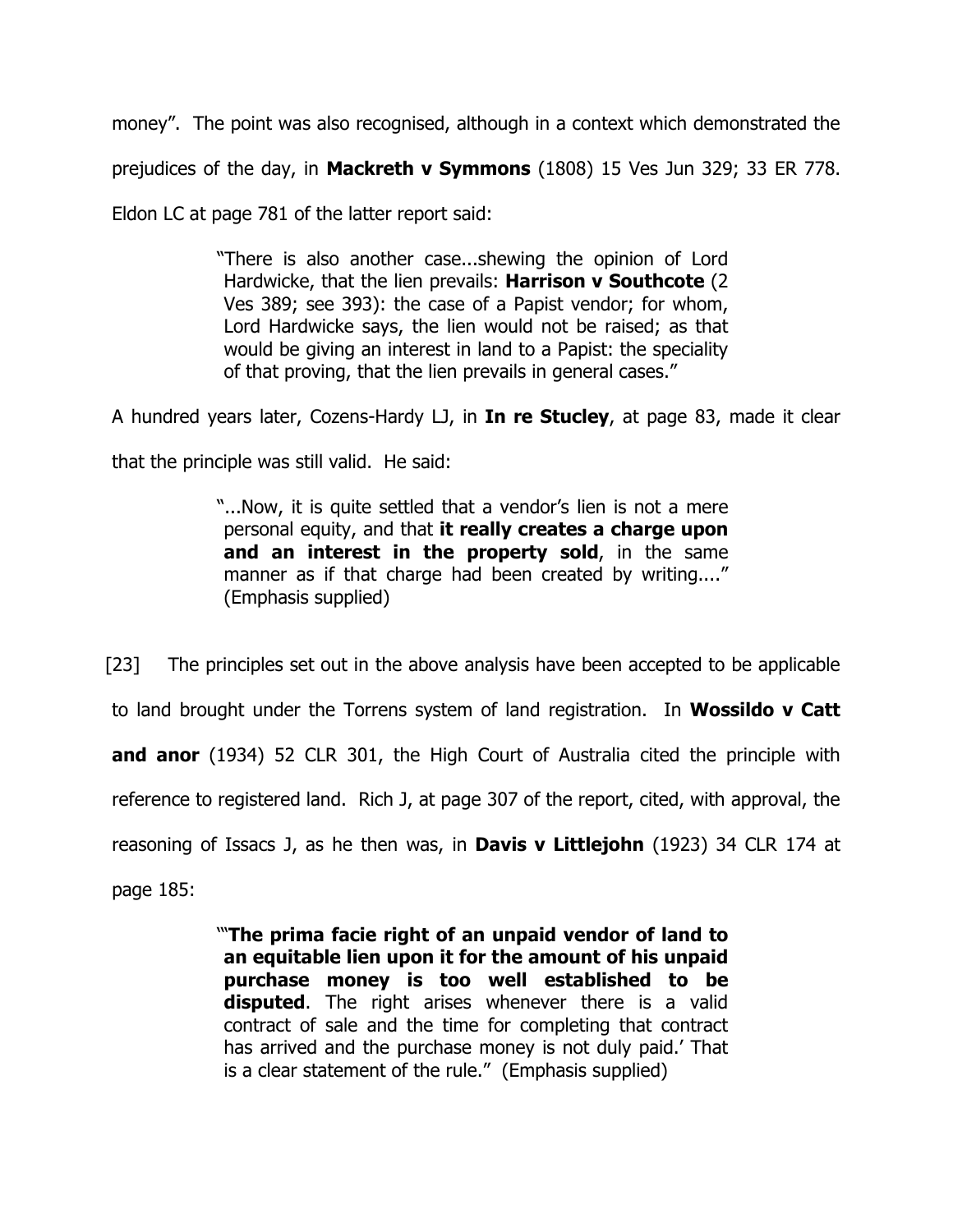[24] Two further principles, which are relevant to the present case, should also be noted. The first is that the mere fact that a document asserts that payment has been made for the property sold, or even if a receipt is given asserting payment, does not relieve the party, who is entitled to a lien, of his entitlement, if payment has not in fact been made. That was recognised in **In re Stucley**. The second principle is that a person who is entitled to a lien may take some other security in place of the lien. On doing so he is no longer entitled to claim a lien. In **Wossildo v Catt**, Dixon J addressed this principle at page 310:

> "The lien of an unpaid vendor arises by operation of law, but its existence is commonly ascribed to the fact that he does not intend to transfer the beneficial ownership of his estate except in exchange for the stipulated price. **Where an owner of land transfers it in exchange for a contractual promise on the part of the transferee to pay a life annuity, and does not secure the annuity over the land or take it in the form of a rent charge, it seems difficult to regard the transaction as one to which the doctrine can apply so as to give rise to a vendor's lien**…." (Emphasis supplied)

## **Interests which may be protected by caveat**

[25] The next question to be assessed is whether a lien held by an unpaid vendor may be protected by lodging a caveat against the certificate of title for the property the subject of the transaction. In order to answer this question it is necessary to assess section 139 of the Registration of Titles Act. This is the section that allows caveats to be lodged. The relevant portion of the section states who may lodge a caveat and the basis for lodging the caveat:

## "139. **Any beneficiary or other person claiming any estate or interest in land under the operation of this**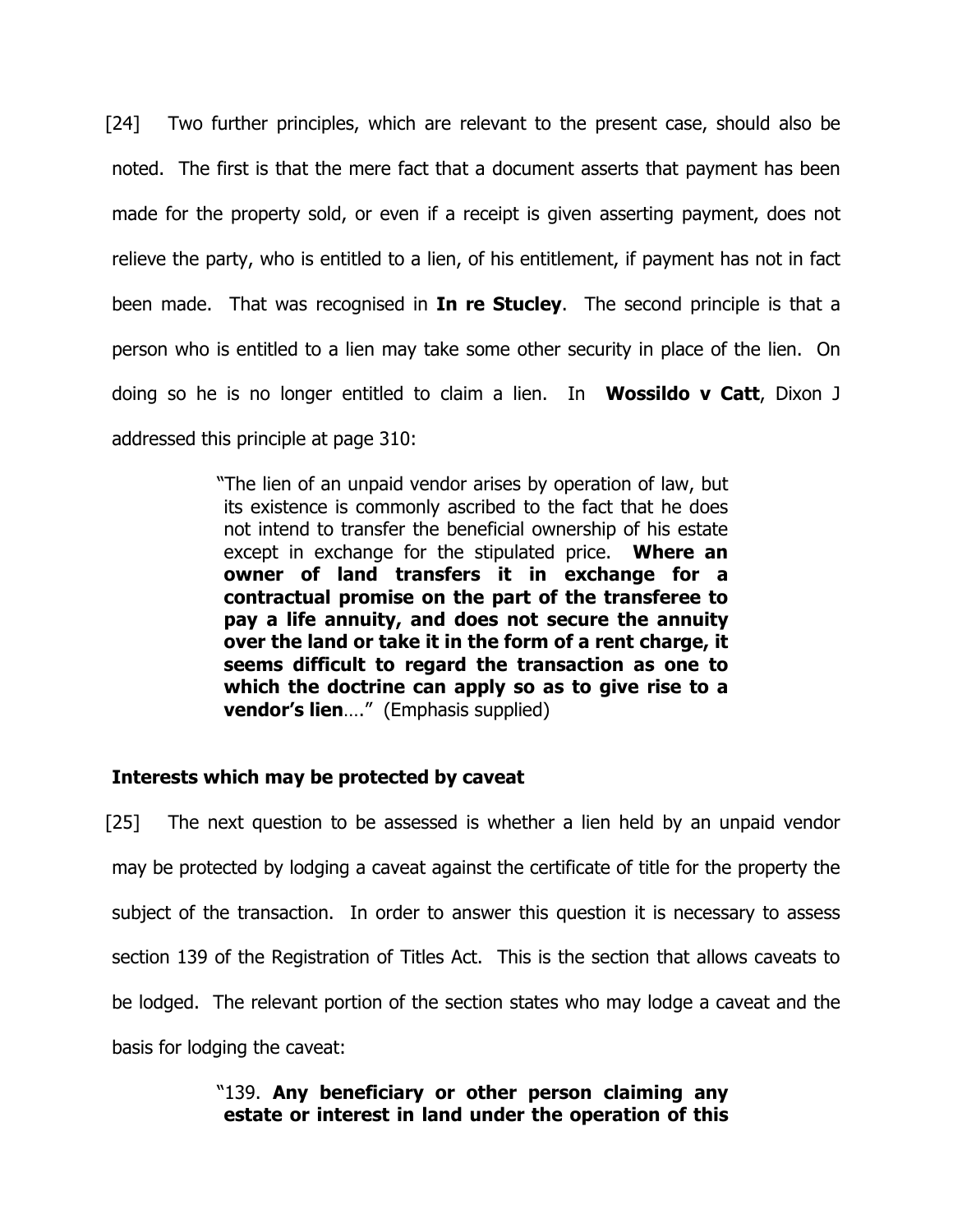**Act, or in any lease, mortgage or charge, under any unregistered instruments, or by devolution in law or otherwise, may lodge a caveat with the Registrar** in the Form in the Thirteenth Schedule, or as near thereto as circumstances will permit, forbidding the registration of any person as transferee or proprietor of, and of any instrument affecting, such estate or interest, either absolutely or until after notice of the intended registration or dealing be given to the intended caveator, or unless such instrument be expressed to be subject to the claim of the caveator, as may be required in such caveat…." (Emphasis supplied)

[26] It should be evident from the analysis done above, and particularly the extract from **Lysaght v Edwards**, that an unpaid vendor's lien does constitute an interest in land, or at least a charge therein, for the purposes of section 139. Such an interest or charge would entitle him to lodge a caveat to protect his lien.

#### **Applying the principles to the instant case**

[27] Ken's Sales seeks to secure monies arising from two separate clauses in the contract for sale. The first is the interest that accrued from Cash Plus' delay in paying the balance of the purchase price. The second is the sum due in order to pay the realtor's commission.

[28] The cases cited above, in the analysis of the law, support Ken's Sales. The provision that speaks to completion of the agreement requires Cash Plus to pay "all moneys payable by the Purchaser". As a result, the sums due for interest and the amount representing the commission payable are sums payable under the contract and are capable of supporting a claim for a lien.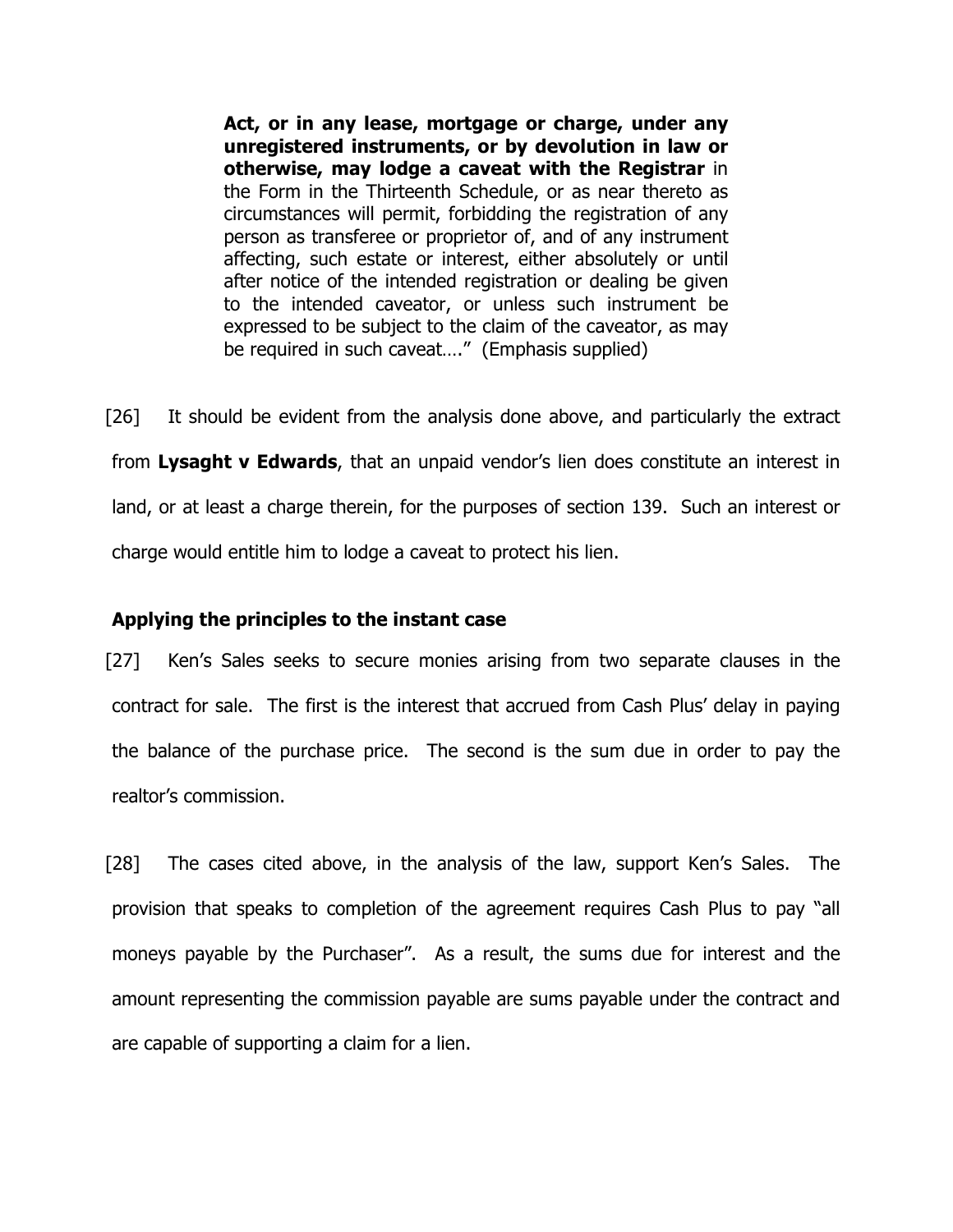[29] The fact that the instruments of transfer recited that Ken's Sales had acknowledged receipt of the sums representing the sale price, was no bar to the claim for the lien. This is because it is not contested that the interest and commission were, in fact, not paid.

[30] Finally, there is no other agreement whereby Ken's Sales waived its right to its lien created by the agreement for sale.

#### **Summary and conclusion**

[31] The unpaid interest on the purchase price and the sum representing the realtor's commission were monies payable to Ken's Sales under the terms of the agreement for sale. An analysis of the relevant cases, despite their antiquity, supports Ken's Sales' position that those monies were capable of supporting an unpaid vendor's lien on the property. The lien, based on the authorities, is an interest or charge on the land, which is capable of supporting a caveat which may be lodged in accordance with section 139 of the Registration of Titles Act.

[32] In the circumstances, Mr Panton's submissions cannot find support in the established principles and must fail. The appeal must, therefore, be allowed and Anderson J's order set aside.

[33] As has already been explained, there is no need to re-establish the caveat. This is because the property has already been transferred pursuant to the order of this court made on 11 August 2009. The other provisions of that order would now take effect.